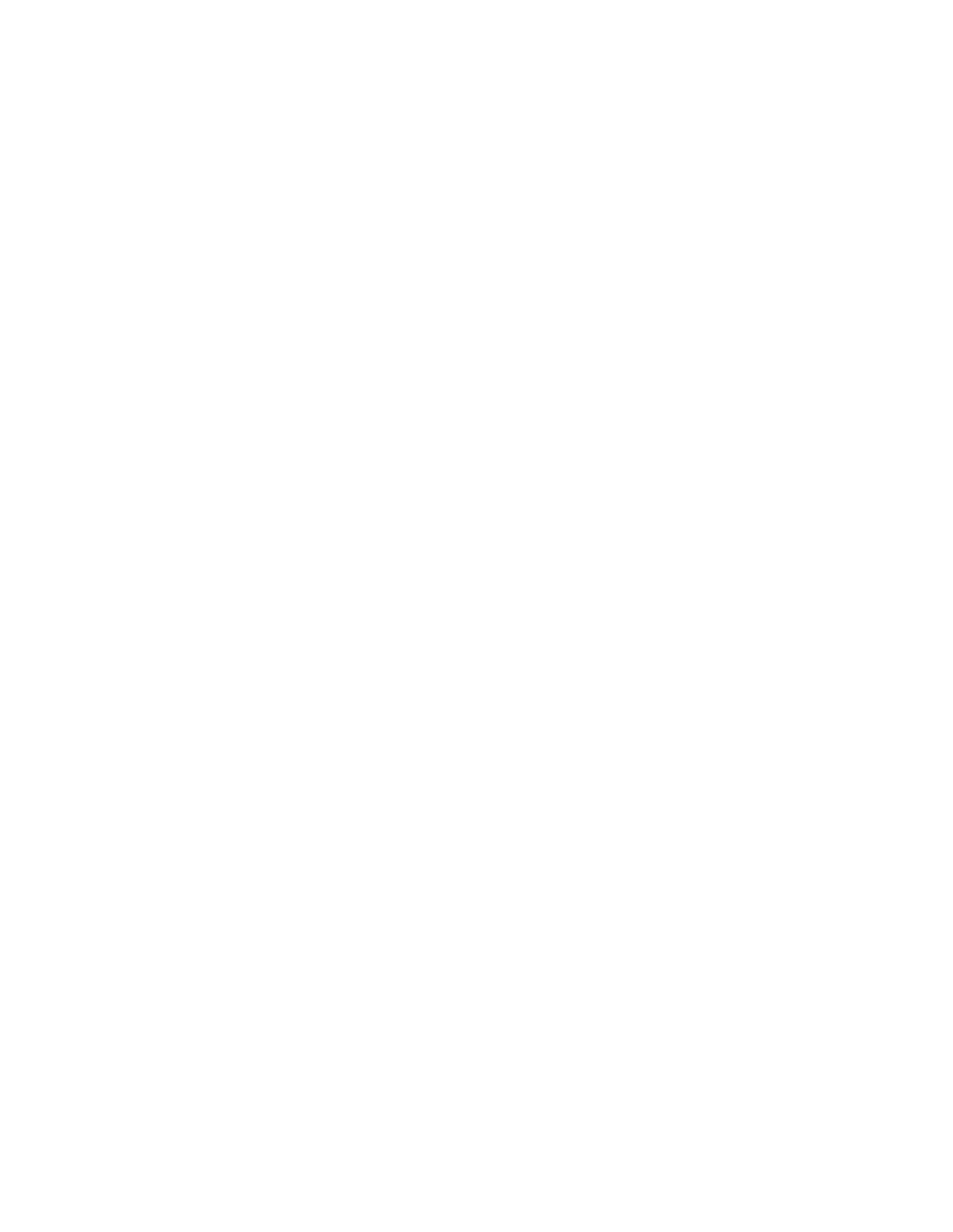## **SECTION 15120 CONTROL VALVES**

## <span id="page-2-0"></span>**PART 1 - GENERAL**

#### <span id="page-2-1"></span>1.01 REQUIREMENT

Under these specifications the Contractor shall be required to furnish, deliver and unload at the place stated, and within the time specified in the Special Requirements of these specifications, the valves as hereinafter described in these specifications.

#### <span id="page-2-2"></span>**PART 2 - PRODUCT**

#### <span id="page-2-3"></span>2.01 CONTROL VALVES

All control valves shall be flanged diaphragm type globe valves, with cast iron body, as manufactured by Cla-Val Company, or shall be of other makes approved by Eastern Municipal Water District. Type and size shall be as shown on the Bidding Sheets.

- A. Coatings. All wetted ferrous parts, except stainless steel, shall be epoxy coated. The epoxy shall be thermosetting, approved for potable water, and conform to AWWA C-550.
- B. Stems. Plastic sleeved stems (Delrin) shall be supplied except when specifically deleted.

## C. Trim

- 1. Pressure Reducing Valves: Unless specifically stated otherwise, pressure reducing control valves shall have stainless steel trim.
- 2. Other Control Valves: All control valves other than pressure reducing valves shall have bronze trim.

#### **END OF SECTION 15120**